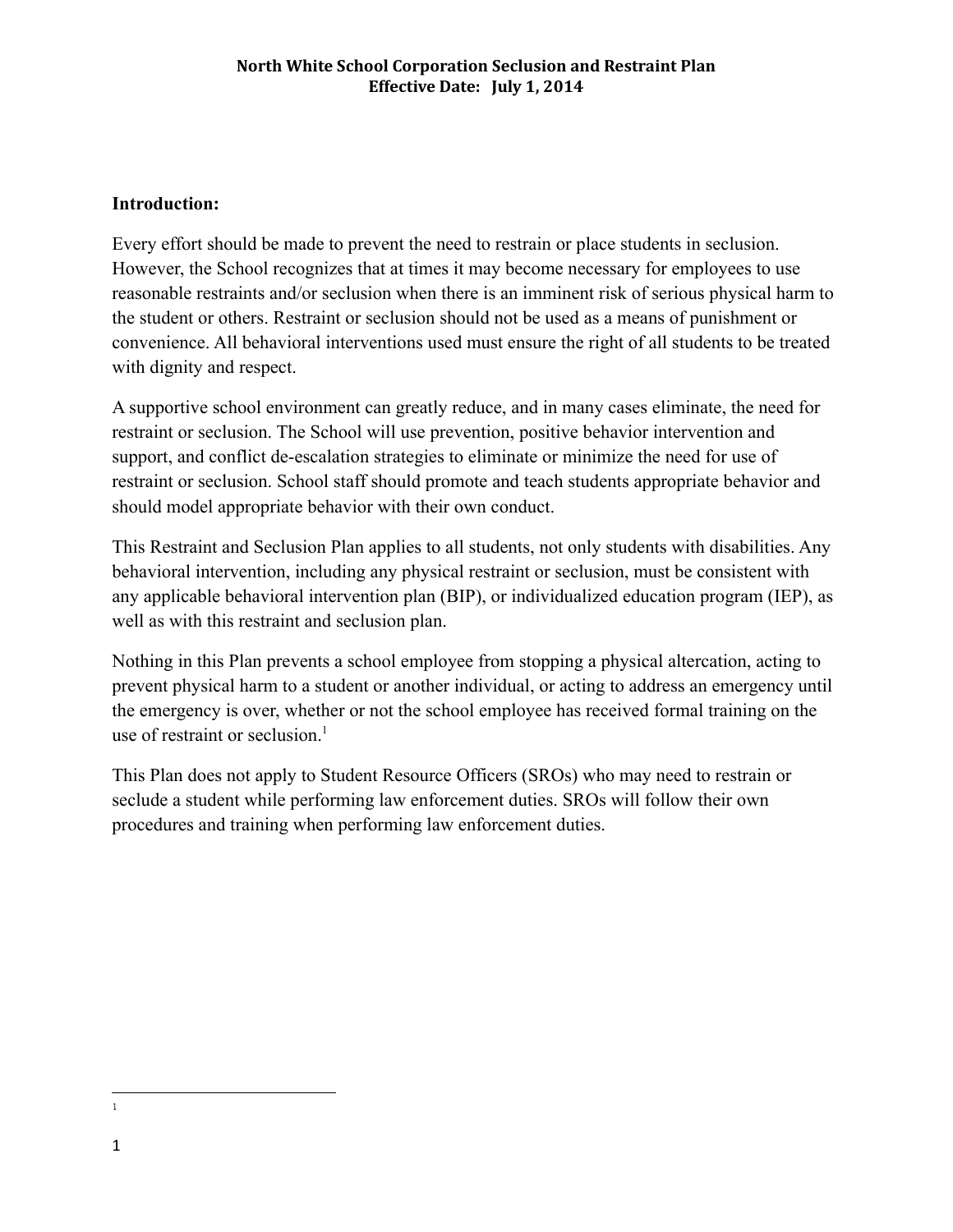## **1. USE OF RESTRAINT**

- A. Restraint shall only be used when a student is displaying behavior that presents imminent danger of serious physical harm to the student or others.
- B. Restraint shall only be employed as a last resort when other less restrictive interventions are ineffective.
- C. Restraint shall only be employed by staff members who have received crisis intervention training by the school in the use of restraint procedures with the following exceptions:
	- 1. Other school personnel may employ restraint procedures only in rare and clearly unavoidable emergency circumstances when fully trained school personnel are not immediately available. Untrained staff shall request assistance from trained staff as soon as possible. In this circumstance, restraint of the student shall be conducted in a manner as consistent with the techniques prescribed in crisis intervention training as possible.
- D. Restraint shall last only as long as is necessary for the student to regain behavioral stability, and the risk of injury has ended, usually a matter of minutes.
- E. The degree of restriction employed must be in proportion to the circumstances of the incident, the size and condition of the student, and the potential risks for injury to the student.
- F. Mechanical or chemical restraints are not authorized in school.
- G. Seclusion or restraint shall never be used in a manner that restricts a child's breathing or harms the child.
- H. Every instance in which seclusion or restraint is used shall be carefully, continuously and visually monitored to ensure the appropriateness of its use and safety of the child, other children, teachers, and other personnel.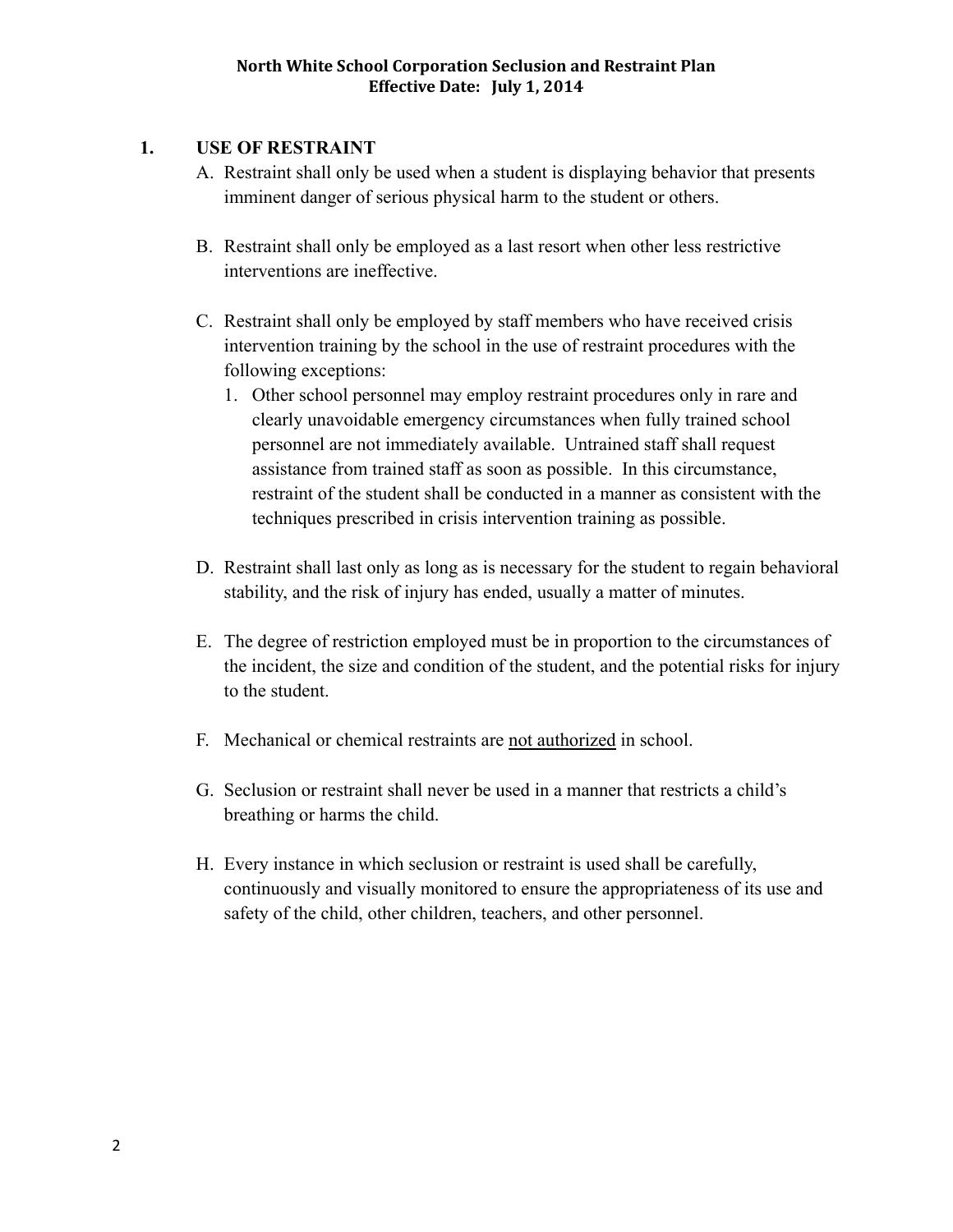#### **2. WHEN RESTRAINT PROCEDURES SHALL NOT BE EMPLOYED**

- A. Restraint shall not be used unless there is imminent risk of injury to someone by the student.
- B. A verbal threat or verbally aggressive behavior does not itself indicate an imminent risk of injury, and shall not result in restraint.
- C. Destruction or damage to property does not constitute a risk of imminent injury unless in so doing a risk of injury to the student or others is created.
- D. When known medical or physical condition of the student would make the restraint procedures dangerous for that student (e.g. students with heart or circulatory conditions, asthma, seizures, etc.) they shall not be employed.
- E. Restraint shall never be used as a punishment or discipline, to force compliance with staff commands, as a means of coercion or retaliation, or as a convenience.

### **3. USE OF SECLUSION**

- A. Seclusion shall only be used when a student is displaying physical behavior that presents imminent risk of serious physical harm to the student or others, and the threat could be diminished if the student was in a safe environment away from other students and staff.
- B. Seclusion shall only be employed when other less restrictive interventions are ineffective.
- C. Seclusion shall only be used as long as necessary and shall be discontinued when the student is no longer an imminent threat to others.
- D. Seclusion shall only be employed by staff members who have received specific approved crisis intervention training in the use of seclusion procedures.
- E. Seclusion must be used only when the student can safely be transported to the seclusion environment by trained staff members using appropriate techniques based on crisis intervention training.
- F. Time out procedures that do not constitute seclusion are permitted in school.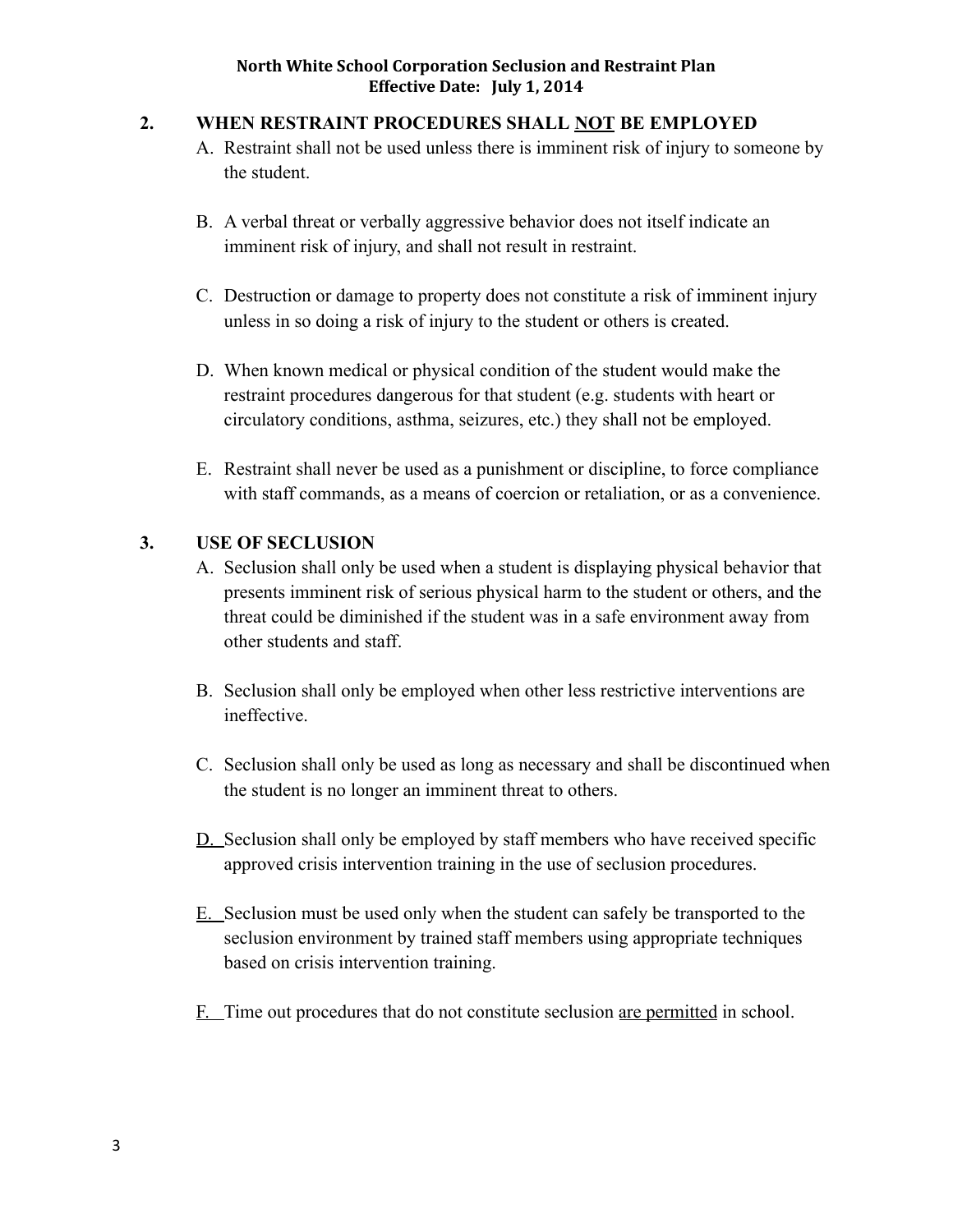- G. All seclusion environments shall be inspected and shall:
	- 1. Be of reasonable size to accommodate the student and at least one adult.
	- 2. Be of reasonable size to permit students to lie or sit down.
	- 3. Have adequate ventilation including heat and air conditioning as appropriate.
	- 4. Have adequate lighting.
	- 5. Be free of any potential or predictable safety hazards such as electrical outlets, equipment, and breakable glass.
	- 6. Permit direct continuous visual and auditory monitoring of the student.
	- 7. Permit automatic release of any locking device if fire or other emergency in the school exists.
	- 8. If locked, shall be automatically released after five minutes or with any building wide alarm (such as fire, tornado or code red alarm).
	- 9. Shall meet current fire and safety codes.

## **4. WHEN SECLUSION PROCEDURES SHALL NOT BE EMPLOYED**

- A. When the substantial imminent risk of injury no longer exists.
- B. When known medical or physical condition of the student would make the seclusion procedures dangerous for that student (e.g. students expressing suicidal thoughts, students with heart or circulatory conditions, asthma, or other conditions).
- C. Seclusion shall never be used unless a staff member can continuously monitor the student for visual or auditory signs of physiological distress, and can communicate with the student.
	- 1. Students shall be permitted to use the restroom upon request, and be escorted to and from the restroom.
	- 2. Students shall be provided water on request.
- D. Seclusion shall never be used as a punishment or discipline, to force compliance with staff commands, as a means of coercion or retaliation, or as a convenience.

# **5. TIME-OUT**

Time-out is a behavior reduction procedure in which access to reinforcement is withdrawn for a certain period of time. Time-out occurs when the ability of a student to receive normal reinforcement in the school environment is restricted. Time-out shall be both developmentally and behaviorally appropriate and shall be short in duration.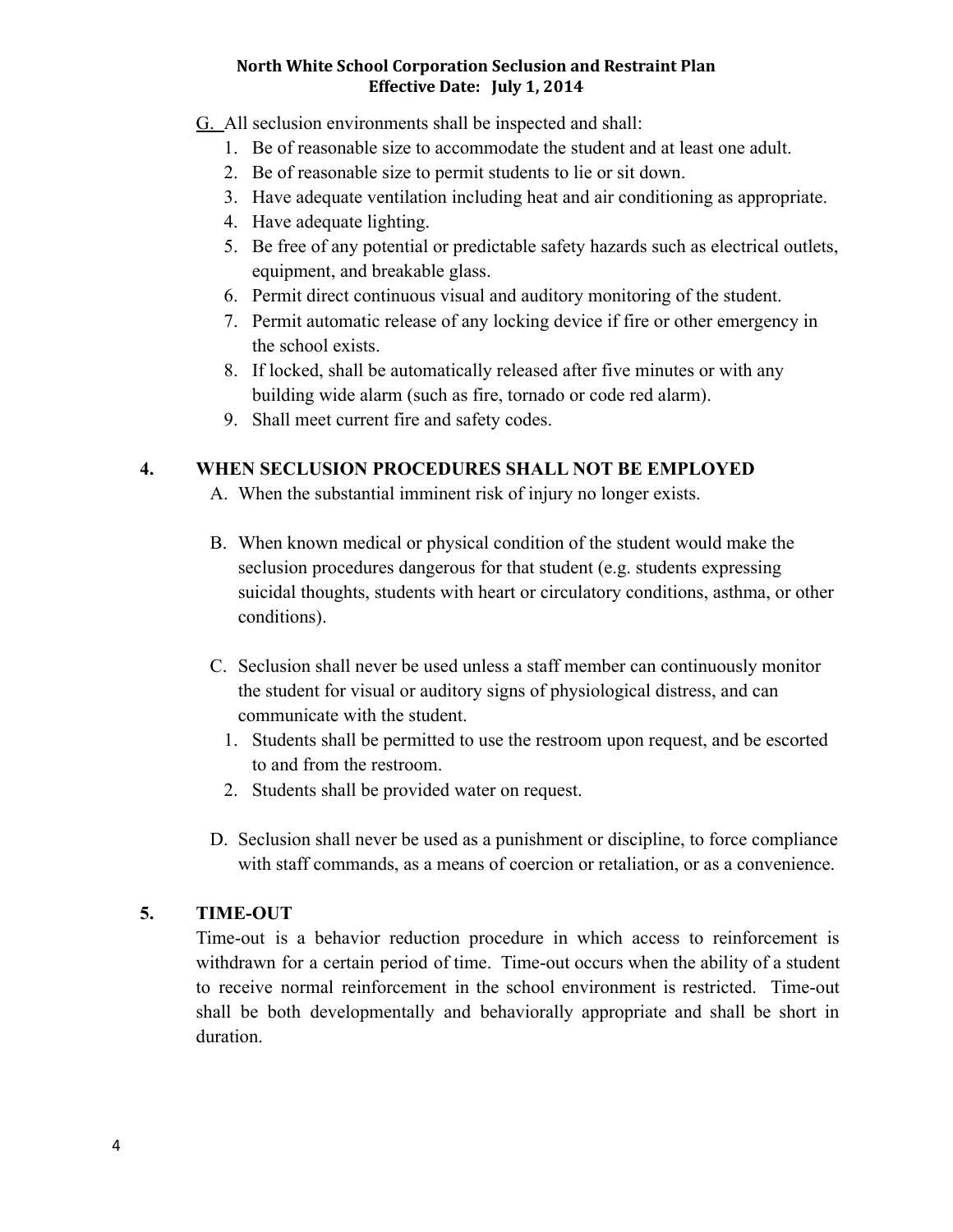## **6. INFORMING PARENTS AND GUARDIANS GENERALLY**

All student handbooks shall include a statement similar to this:

As a part of the emergency procedures in place in our schools, no student will be restrained and/or placed in seclusion by school staff unless the student's behavior poses an imminent risk of injury to him/herself or others. However, significant violations of the law including assaults on students and staff will be reported to the police. As soon as possible after any such use of restraint and/or seclusion, the parents or guardian will be informed when any of these actions have occurred and will be provided with a detailed account of the incident including the circumstances that led to the use of restraint and or seclusion.

The Seclusion and Restraint Plan is available online at: www.nwhite.k12.in.us.

## **7. TRAINING**

- A. Staff members who have regular direct contact with students will be provided with basic de-escalation training about conflict de-escalation procedures, the dangers of seclusion and restraint, and procedures for contacting fully trained and certified staff when behavioral crises occur.
- B. Basic de-escalation training will be recurrent and will be provided to new staff members.
- C. Refresher training will be provided on a regular basis, at least annually.
- D. A core group of appropriate personnel will be trained in each building in crisis intervention techniques which will include the use of seclusion and restraint procedures.

### E. The training protocol will include:

(1) positive supports and behavioral interventions techniques;

(2) conflict de-escalation techniques;

- (a) the safe use of seclusion and restraint;
- (b) steps to avoid the use of seclusion or restraint;
- (c) debriefing practices and procedures.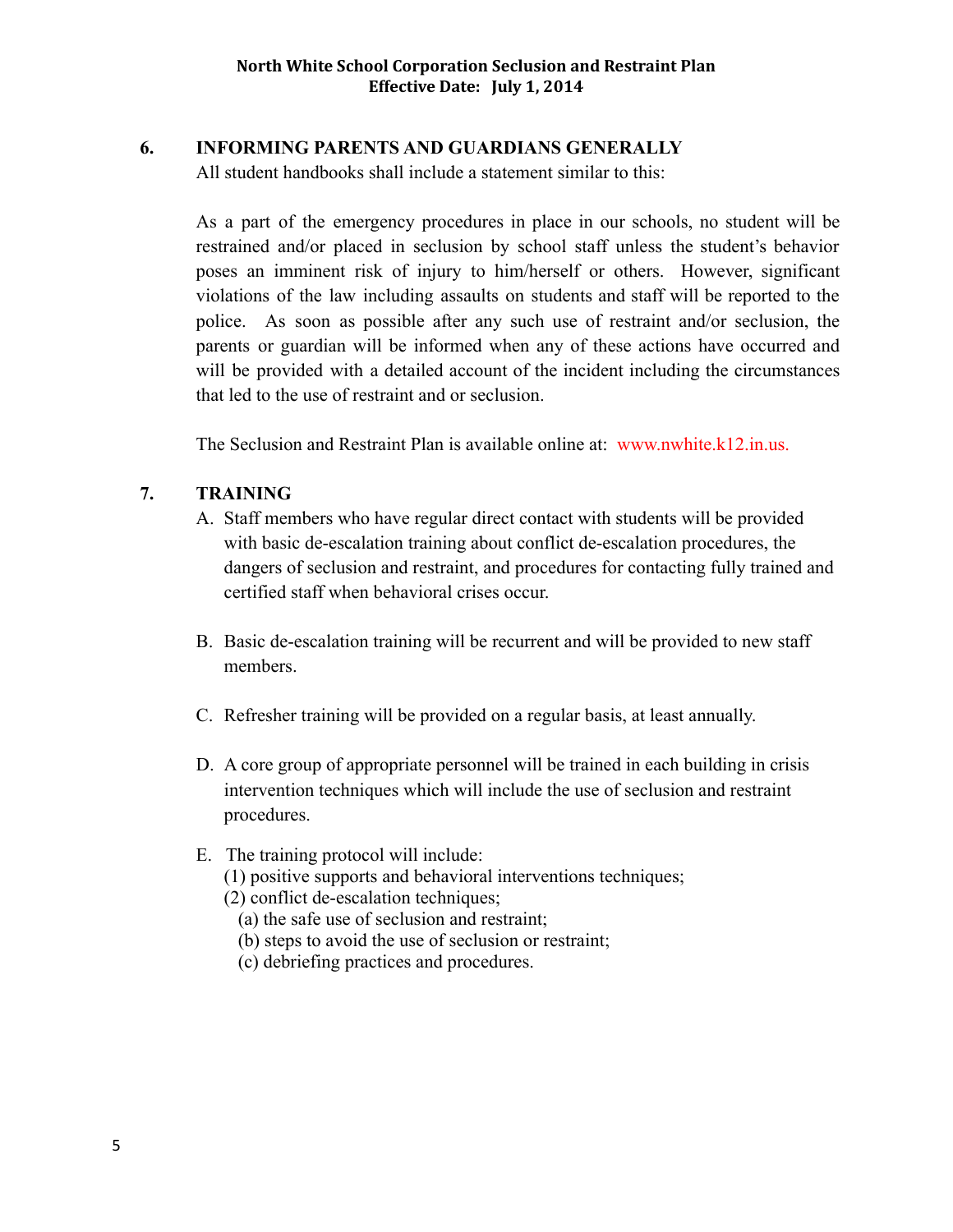- F. The school will maintain documentation that includes the following information: (1) the name and position of each person who has completed training;
	- (2) who provided the training;
	- (3) when the training was completed; and
	- (4) what protocols and techniques were included in the training.

# **8. REPORTING, DOCUMENTATION AND DEBRIEFING REQUIREMENT**

- A. Immediately after the student has restored emotional and behavioral control following the use of restraint and/or seclusion, a staff member, preferably the school nurse, not involved with the incident shall examine the student to ascertain if any injury has been sustained during the seclusion or restraint.
- $B$ . The building administrator or designee will verbally notify the parent/guardians as soon as possible on the day of the incident.
	- 1. The building administrator or designee will update the parent/guardian on the student's current physical and emotional state and,
	- 2. Will discuss strategies to assist the parent/guardian in dealing with any residual effects of the incident.
	- 3. Offer the parent(s) or guardian(s) the opportunity to request a meeting regarding the incident of restraint or seclusion.
- C. Incident Report
	- 1. Staff involved in the use of seclusion or restraint will contribute in an "Incident Report" as soon as practical after the use of seclusion or restraint.
	- 2. The building administrator or designee will send a copy of the written report to the parent or guardian documenting the use of seclusion or restraint, and will place a copy of the report in the student's confidential file.
	- 3. A copy of the incident report shall also be sent to a designated administrator and other appropriate personnel for review.
- D. A minimum of the following will be included in the incident report created after each instance of restraint or the use of seclusion:
	- 1. The student's name.
	- 2. The racial/ethnic status of the student.
	- 3. The date and time of the incident.
	- 4. The duration of any seclusion or restraint; or the beginning and ending times of the restraint and/or seclusion.
	- 5. A description of any relevant events leading up to the incident.
	- 6. A description of any interventions used prior to the implementation of seclusion or restraint.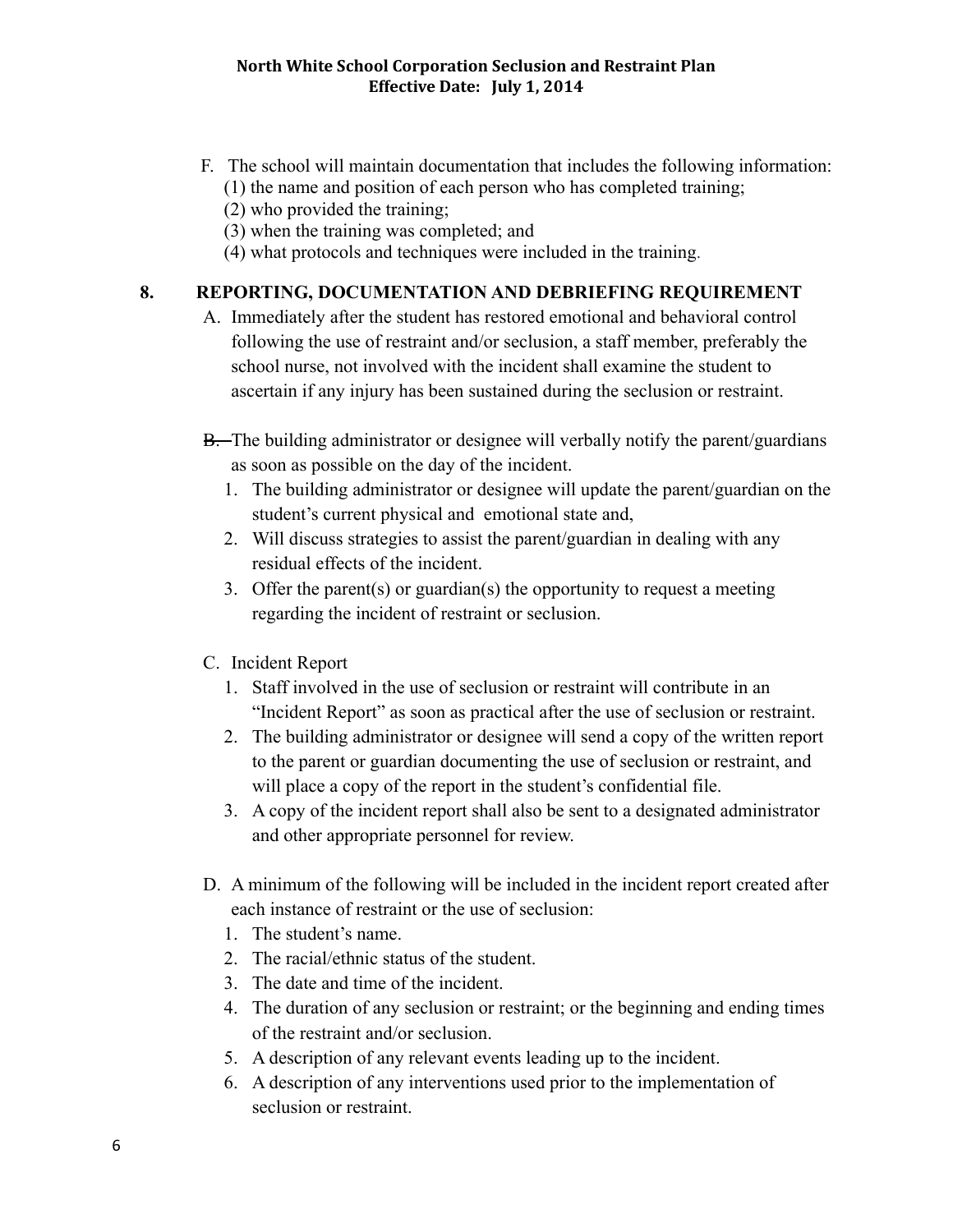- E. Further, it is expected that each staff member involved in an incident will engage in a de-briefing or processing session(s) in order to determine what could have been done to prevent the future need for use of seclusion or restraint for this student specifically and for other students in similar situations. This may be done as a group.
	- 1. Components to be included in this session are outlined in the Staff Processing of Seclusion or Restraint form.
	- 2. The supervisor or designee will provide support to the staff members involved and determine when the staff members shall return to their duties.
	- 3. The student, with assistance from staff, will process the event at the earliest appropriate time.
	- 4. The staff member's supervisor or designee shall complete and file the appropriate forms.

# **9. ANNUAL REVIEW, PLANNING PROCESS AND OVERSIGHT**

- A. A North White School Corporation administrator (or designee) will be designated as the coordinator of data, planning and oversight of the use of seclusion or restraint procedures.
- B. The designated administrator shall annually review of all individual and program-wide data associated with this policy including the following:
	- 1. Incident reports.
	- 2. Procedures used during restraint, including the proper administration of specific North White School Corporation approved restraint techniques.
	- 3. Preventative measures or alternatives tried, techniques or accommodations used to avoid or eliminate the need for the future use of restraint.
	- 4. Documentation and follow up of procedural adjustments made to eliminate the need for future use of restraint.
	- 5. Injuries incurred during a restraint.
	- 6. Notification procedures.
	- 7. Staff training needs.
	- 8. Specific patterns related to staff or student incidents.
	- 9. Environmental considerations, including physical space, student seating arrangements, and noise levels.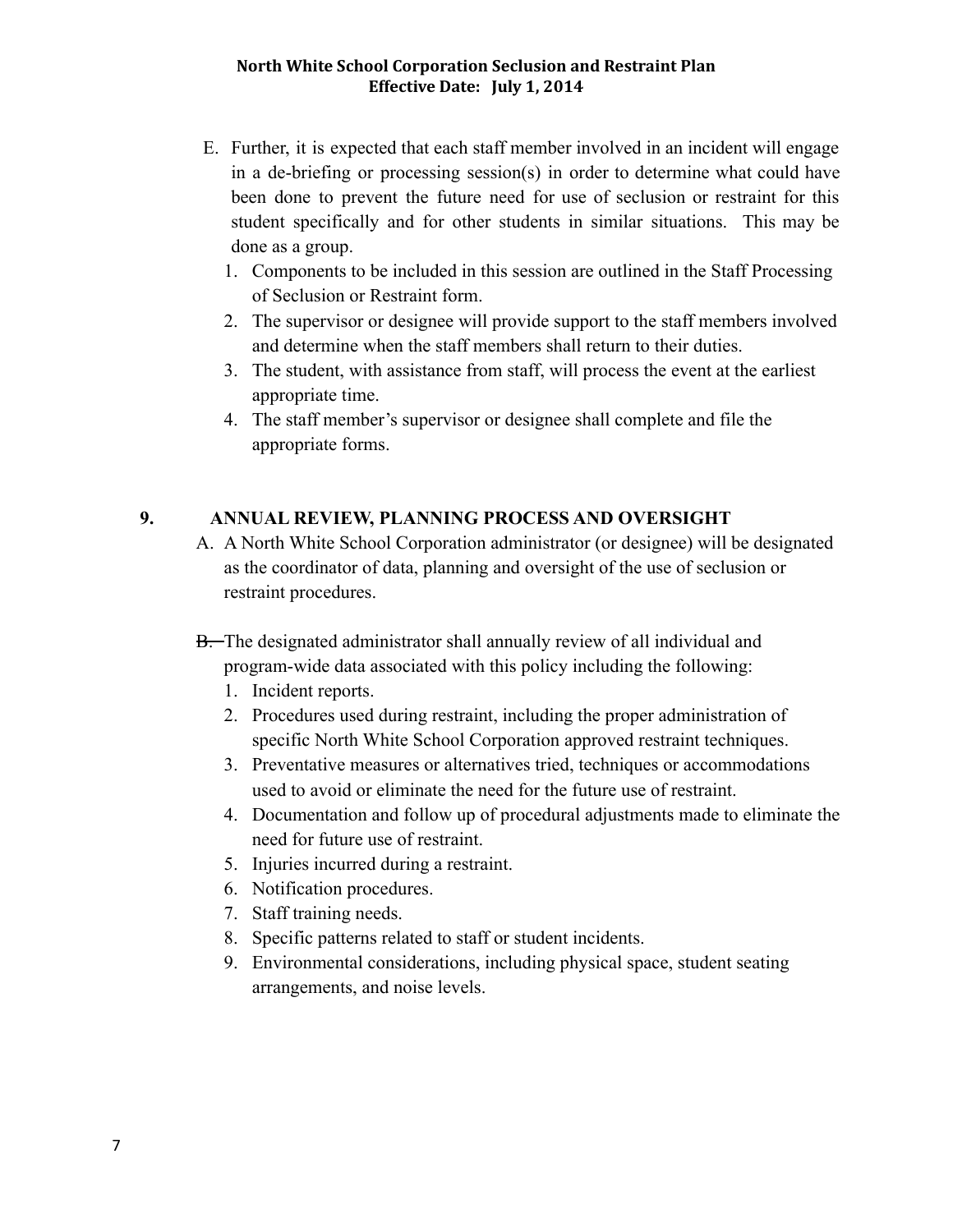C. Upon review of the data, the designated administrator shall identify any issues and/or practices that require further attention and provide written recommendations to the Superintendent of Schools for changes in policies or practices.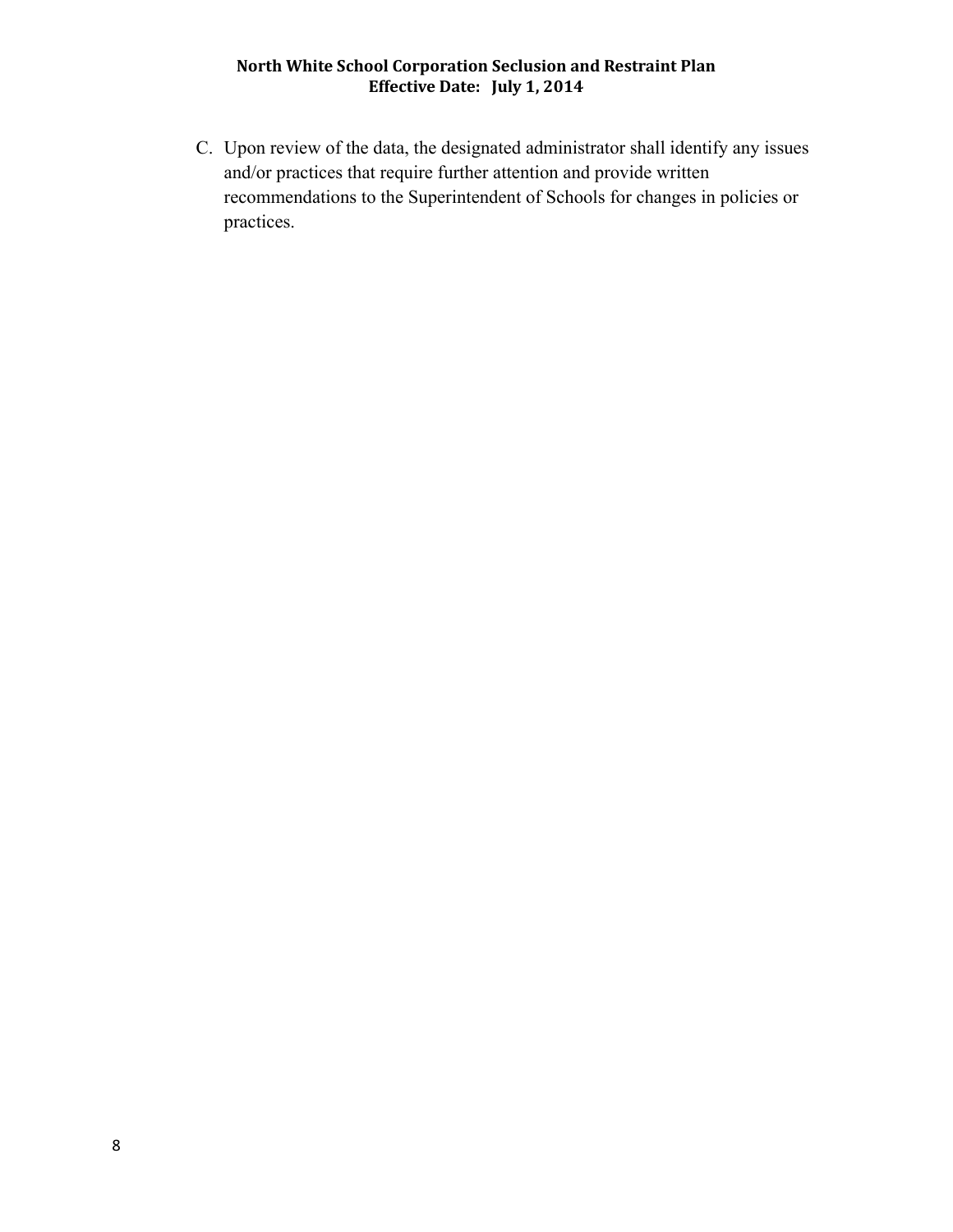### **APPENDIX & DEFINITIONS**

**Chemical Restraint:** the administration of a drug or medication to manage a student's behavior or restrict a student's freedom of movement that is not a standard treatment and dosage for the student's medical or psychiatric condition.

**Crisis Intervention Training:** training provided to selected staff members which addresses how to deal with aggressive, violent or out of control behaviors. It includes specific techniques for seclusion and restraint and could result in certification of the individuals who complete the training.

**De-Escalation:** causing a situation to become more controlled, calm and less dangerous, thus lessening the risk for injury to someone.

**Employee or Staff:** means all paid school staff, volunteers, contract employees, consultants or any other agents of the school or corporation.

**Functional Behavioral Assessment:** ongoing process of gathering information that can be used to hypothesize about the function of student behavior. The analysis provides the information necessary to develop an intervention plan.

**Imminent:** Likely to happen right away; within a matter of minutes.

**Mechanical Restraint:** means the use of (1) a mechanical device (2) a material or (3) equipment attached or adjacent to a student's body that the student cannot remove and that restricts the freedom of movement of all or part of the student's body or restricts normal access to the student's body. The term does not include mechanical devices, materials or other equipment used for:

a) ensuring student safety in vehicles (for example, seat belt, harness or other safety equipment that is used to restrain a student during transport),

b) compensation for orthopedic weakness or for the health and safety of a student due to medical concerns (for example, special chairs with trays or supports), when provided in written document such as an IEP or Section 504 Plan with specific recommendations by an Occupational or Physical Therapist,

c) therapeutic supports or prompts (for example, weighted blankets, weighted vests, body socks, etc.) to help the student manage sensory needs, when provided in written document such as an IEP or Section 504 Plan with specific recommendations by an Occupational or Physical Therapist,

d) or as prescribed by a licensed physician or other qualified health-care professional.

**Physical Restraint:** physical contact between a school employee and a student in which the student unwillingly participates and that involves the use of a manual hold to restrict freedom of movement of all or part of a student's body or to restrict normal access to the student's body. The term does not include (1) briefly holding a student without undue force in order to calm or comfort the student, or to prevent unsafe behavior, such as running into traffic or engaging in a physical altercation, (2) physical escort, or